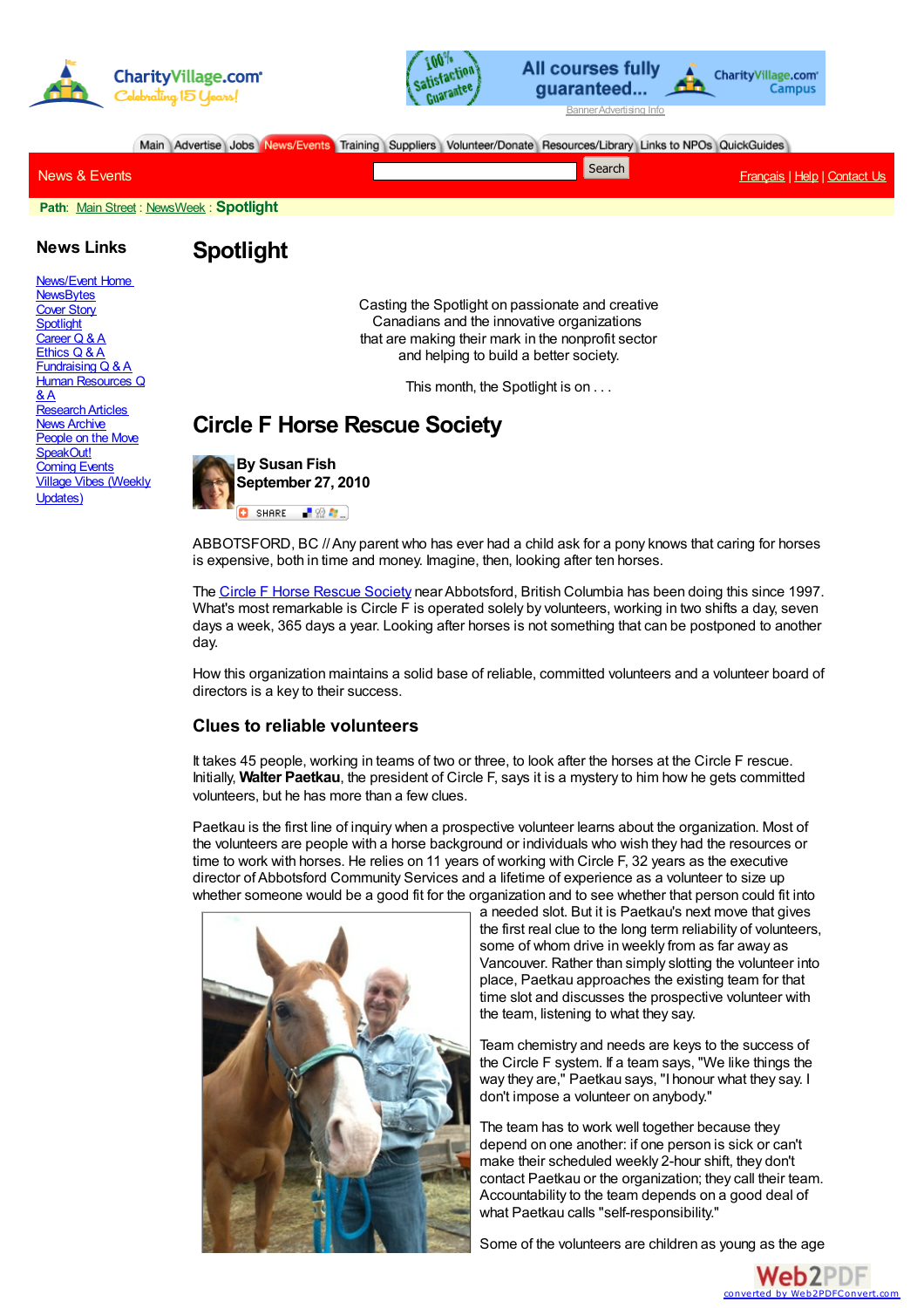

of 8, but the organization requires parents or guardians to accompany the children so other volunteers aren't distracted from their primary tasks of looking after the horses, feeding and grooming them.

Volunteers come to the organization because they care about the horses. Sometimes human bonds form too. One team regularly brings food to share with one another, potluck-style. Very few volunteers have ever quit because of loss of interest in the work, and many volunteers have been part of the organization for five, seven, or even ten years.

There is a high degree of trust involved in Circle F's system. Volunteers know that they are accountable to each other.A new volunteer pays a one-time, \$5 membership fee, which means that he, or more likely she, is a volunteer-owner, sharing in the responsibility of the program and the ownership of the horses.

There is also a positive approach to learning. Learning is done in a hands-on way, with more experienced teammates teaching newer members. Rather than correcting a way of working with horses, a team leader will suggest another way.

# **Using structure to create a safe place**

Just as the horses learn to feel at home in the Circle F barn, so the volunteers feel secure within the structure of the organization. "People are clear about why they are here," says Paetkau. "We as an organization have to be clear and have procedures and infrastructure in place. " Paetkau says this "silent infrastructure" helps volunteers sense that there is depth in what they are doing.

What does infrastructure offer to volunteers?

- A place that is theirs
- Support At Circle F, this means there are people and procedures for intake and placements, people who are horse-experienced, people who monitor the health of the horses, a board of directors that takes care of policies, fundraising, and communications
- Integrity Volunteers know they are valued, trusted and listened to
- Security Volunteers know the organization is not a month to month organization, but a stable organization with a plan and a place for them
- Resources Circle F maintains a library of articles about horses and horse care for its volunteers to use to enhance their hands-on learning

# **Getting to know you**

Walter Paetkau visits the barn several times a week and makes sure to vary the time and dates of his visits so he can interact with different volunteers. He keeps the interactions casual so that volunteers don't feel he is looking over their shoulders, judging what they are doing. He is also deliberate about thanking the volunteers for their commitments during these conversations and wants the volunteers to sense that they have this support.

Volunteers receive regular emails from Circle F. Once or twice a month, Paetkau sends out a general information email to all volunteers, updating them on information they need to know. But more so, they receive regular emails from board members, who are responsible for horse health and care, when there is information that needs to be communicated.

While friendships form naturally between team members, the organization also holds two annual events to show appreciation for its volunteers — a spring annual meeting/celebration potluck and a summer barbecue.At the same time, the organization recognizes that the volunteers are not there primarily for social purposes but to be with horses and to work with their team. They want the volunteers to feel appreciated but don't focus on all the volunteers getting to know one another.

## **Board members shovel manure**

Everyone who sits on the board of directors at Circle F is a hands-on volunteer. In addition to mucking out the barn, each board member heads up a team that supports the volunteers — a horse exercise and conditioning team, a health team, website management, fundraising, etc. The health team, for instance, identifies health issues in the horses, works with vets and communicates to the volunteers what they need to do to help the horses. Board members see each other regularly on site and sometimes hold meetings by email.

# **Paying for horseshoes, hay, and vets**

Circle F is able to cover the cost of their leased facilities by subletting one of the barns on the property (to an auto-body shop) and the house (to a volunteer). All the labour in caring for the horses is volunteer-based. But still, horses are expensive to

#### **Asnapshot of...**

**Who:** Circle F Horse Rescue Society

**Mandate/Mission:** To care for horses, old or young, that have been abused or neglected; to provide an alternative to auction or slaughter; to provide a home